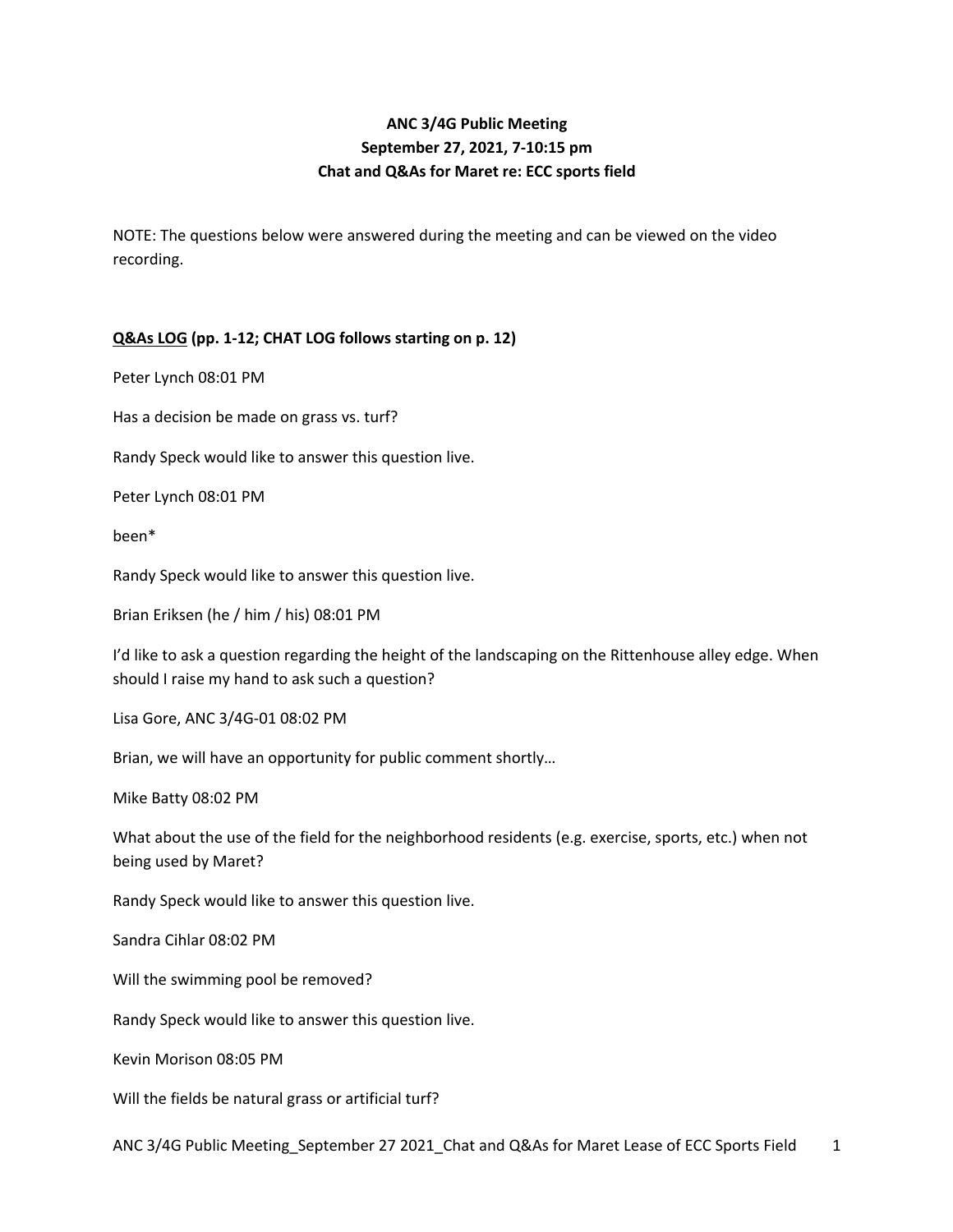Randy Speck would like to answer this question live.

Jeffrey Zwerner 08:06 PM

What are ECC's plans for the remaining buildings/space that is not subject to the lease? If this space were to be used as a children's school again, where would the children play outdoors?

Stephanie Nash 08:20 PM

The ECC plans to resume mission of providing special education and counseling support to children with emotional challenges and providing support to their families. We are in the planning stages of renovation and pre construction diligence to provide an updated facility. The ECC is also planning to open an afterschool enrichment program on site that we think could be a benefit to area children initially K-3. We believe programming due to renovation project would begin in September 2022.

# jerry malitz (You) 08:07 PM

you mentioned the width of the multipurpose field as 195 feet. what is the length and how close does it come to the edge of the property?

Randy Speck would like to answer this question live.

daniel 08:08 PM

What about security? Is the plan to have onsite staff 24/7? How would you control access to the facilities?

Randy Speck would like to answer this question live.

Karin Perkins 08:08 PM

I recognize that this is an exciting opportunity for Maret, given the long-term stability provided by this lease. As a member of this ANC and also a DC public school parent, I am particularly interested to know whether Maret will relinquish all hours at Jelleff field once this new project comes on line. Hardy MS, among others, is desperate for after school hours at Jelleff.

Randy Speck would like to answer this question live.

Kevin Morison 08:08 PM

How will the site be secured during "off-hours?"

Randy Speck would like to answer this question live.

daniel 08:09 PM

WRT lights dar night? What is the latest the lights would remain on?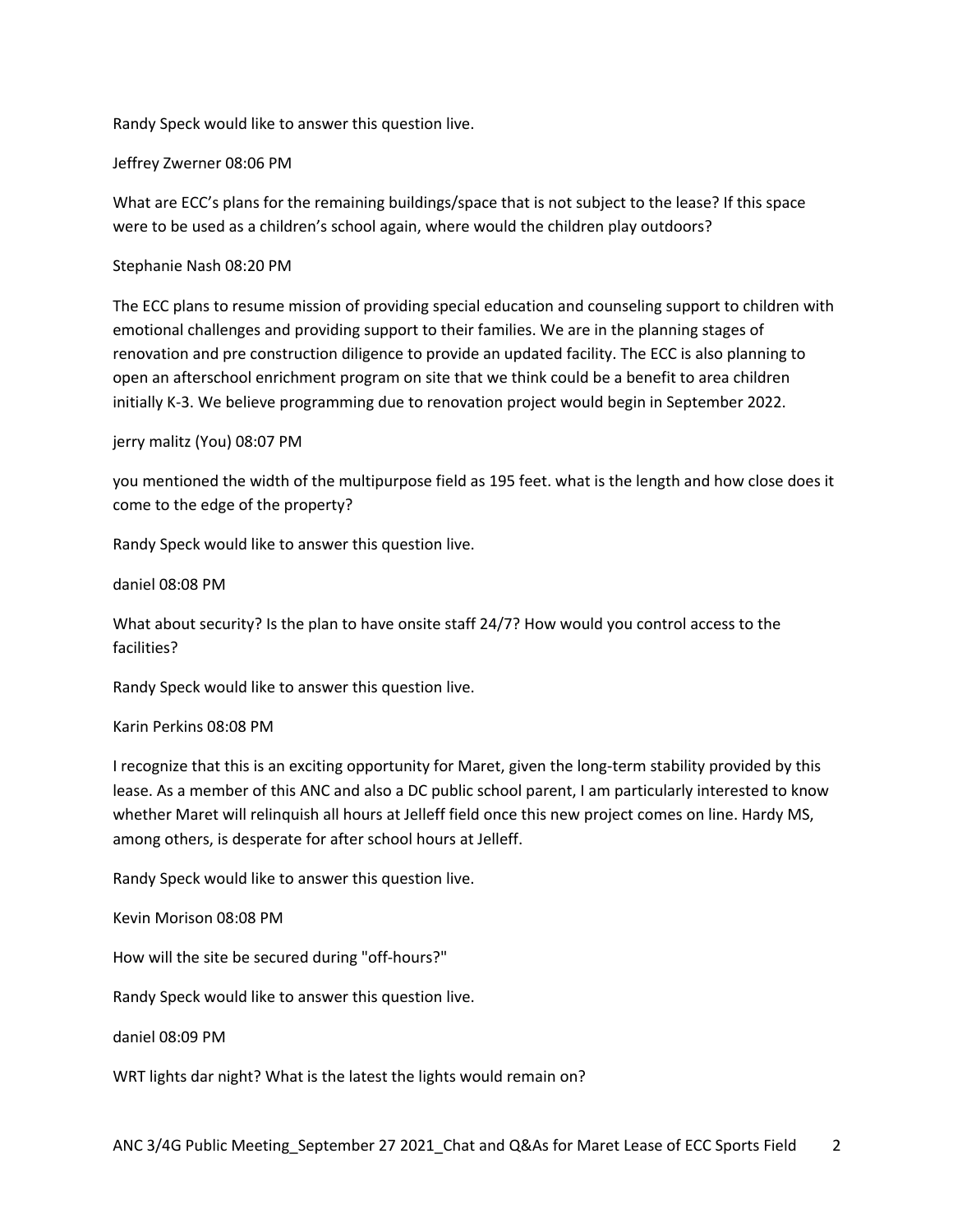Randy Speck would like to answer this question live.

Susan Rzemien 08:09 PM

What will relocation of mature trees entail? How many trees will be relocated, how likely are they to survive?

Randy Speck would like to answer this question live.

stephanie chong 08:09 PM

Curious why ECC not interested in sale rather than leasing part of the space.

Ami Neiberger-Miller 08:18 PM

Hi Stephanie. Thank you for your question. After ECC had to close its school we went through a visioning process and a decision was made to not sell our buildings and property and to continue to work to help children. We are working toward starting an afterschool program and hope to reopen as a therapeutic school in the future for children with special needs.

Lavine 08:10 PM

Will there be lights or a PA/loud speaker system on the fields?

Randy Speck would like to answer this question live.

Carlos 08:10 PM

When and how can we expect to get answers to the questions that were submitted?

Randy Speck would like to answer this question live.

Anonymous Attendee 08:11 PM

Would anybody be able to walk in and use the field? Would the surrounding neighbors be able to access it? The plans do not mention anything on garbage disposal, collection time, pest control, etc? Do you have details on all these issues?

Randy Speck would like to answer this question live.

#### Cal 08:11 PM

Is the scoreboard on the north end of the property intended also to be the scoreboard for the baseball field, or will the baseball field not have a scoreboard?

Randy Speck would like to answer this question live.

Francisco De Oliveira 08:11 PM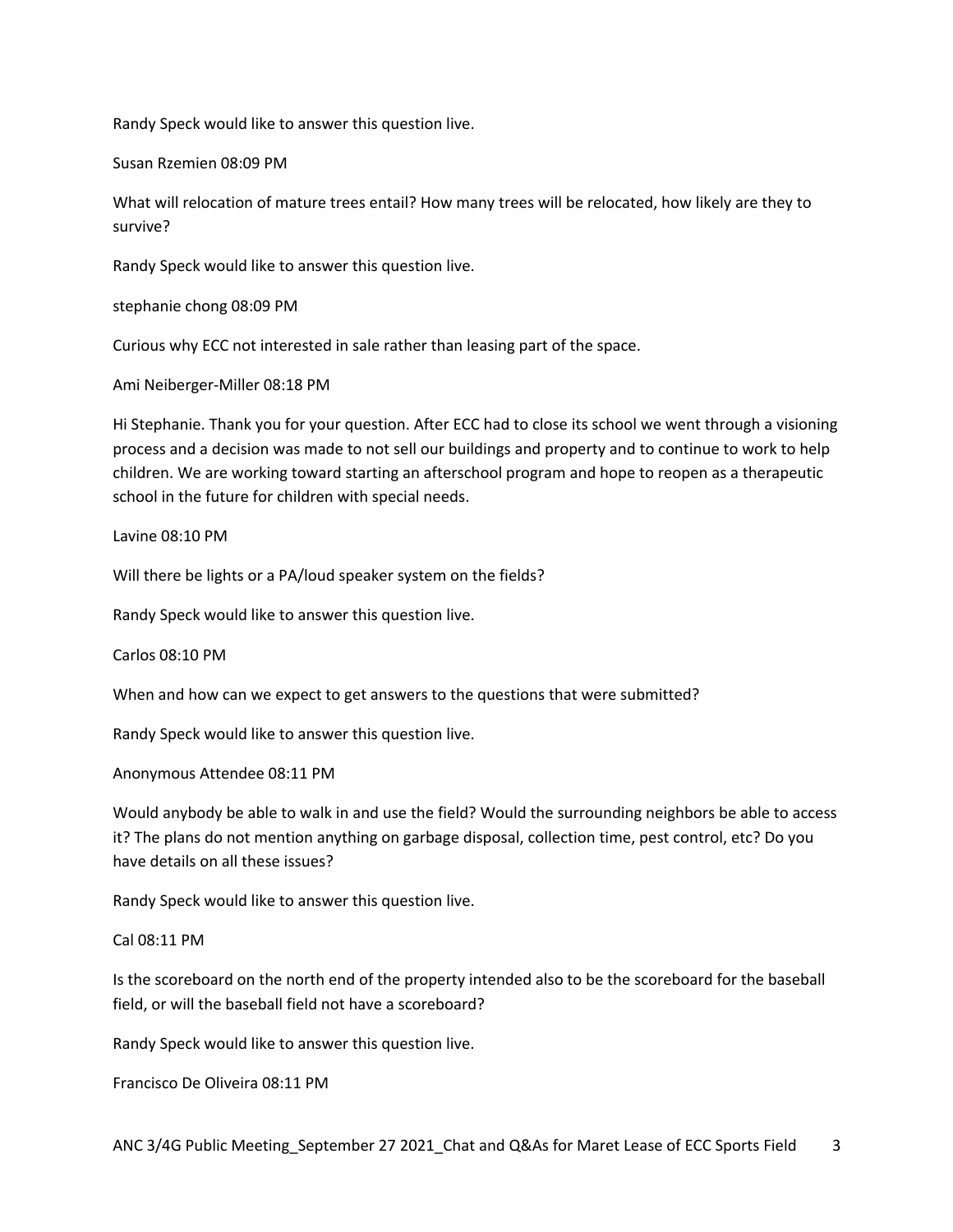How impact will be parking in the busy Utah?

Randy Speck would like to answer this question live.

Dpatton 08:12 PM

What is your vision for bio-retention? The City has just gone through this neighborhood with welldesigned bio-retention, bio-remediation.

Randy Speck would like to answer this question live.

daniel 08:12 PM

Will the shot clocks mentioned in the presentation have a buzzer sound amplified?

Dpatton 08:13 PM

The plans indicate a retaining wall adjacent the existing alley on the north. How deep is the excavation expected to be along the alley.

Francisco De Oliveira 08:13 PM

Is there any consideration for some surveillance cameras?

rebeccamaydak 08:13 PM

So in summary, the quiet limited use field is going to be a 7-day a week, busy, noisy, high vehicular traffic area? Also when other groups/organizations use the field - Is it fee based? Who gets the fee Maret , ECC?

rebeccamaydak 08:13 PM

Are there future expectations to increase the spectator seating? What is the high end of number of spectators could be accommodated in the future?

Francisco De Oliveira 08:15 PM

From I gather, there will be no constructions in the current buildings facing Utah?

Mike Batty 08:15 PM

Thanks for your comments Marjo. Just to clarify, did you say that you would plan for the fields to be open to neighborhood residents for recreational use(when not in use by Maret) during weekday and weekend days?

Anonymous Attendee 08:18 PM

Why was the decision to make the fields artificial turf vs natural grass?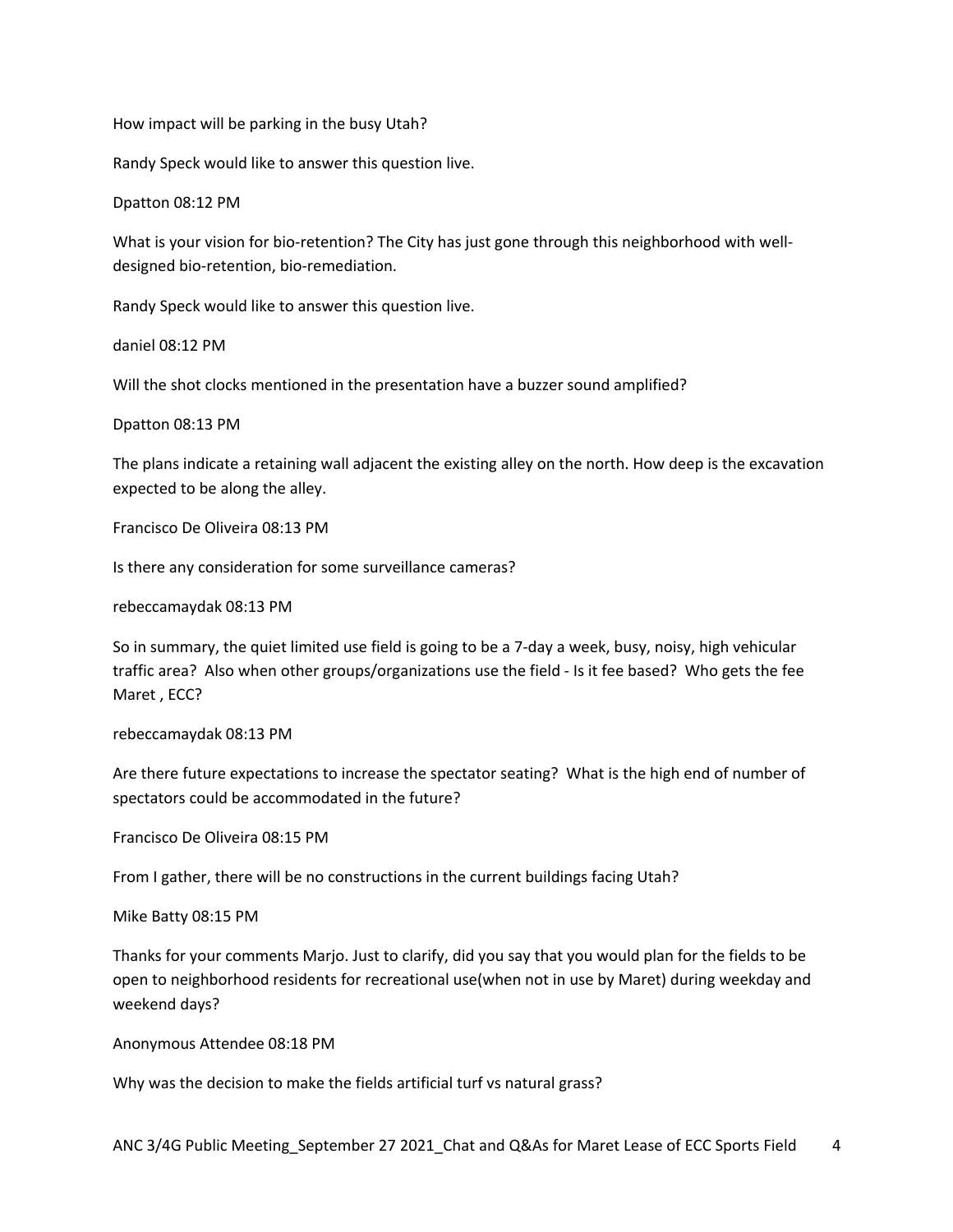# Jennifer Anderson 08:18 PM

how do you connect to the service area that will be developed that was mentioned will be used for emergency access to the fields. how is that area accessed - from the ally?

# Meredith 08:19 PM

Will the building be available for Maret use only or will other groups who are using the facility be allowed to use them as well?

# A Sun 08:20 PM

Question for ANC - not very many of Maret's students live in this neighborhood. For certain, this will cause additional traffic to the neighborhood, as parents pick up and drop off kids. How do we plan to mitigate the effects of this commuting in our mostly residential neighborhood?

# A Sun 08:21 PM

Question for Maret - how do you plan to make the field available for general neighborhood use? Will the field/facility be gated?

# Jeffrey Zwerner 08:21 PM

Regarding the potential other uses of the property that Mr. Fromboluti mentioned might ultimately be more intrusive than Maret's intentions - does ECC (or any of the commissioners) happen to know, what sort of uses does the current zoning of the site actually allow for?

# Chris Fromboluti 08:43 PM

The zoning is R1-B which is the same as the surrounding neighborhood.

Jennifer Anderson 08:21 PM

Will the there be loud speakers on the field?

# Brian Eriksen (he / him / his) 08:22 PM

Would like to know how high the planned landscaping might be along the Rittenhouse alley and how high the scoreboard will be (and its length). Presently the resendents along the alley enjoy an "infinite green view" from the backs of our homes. I can't speak for all my neighbors, but we'd rather continue to have that expansive view rather than looking at, say, bushy junipers that are meant to give us privacy… we'd rather have the view, even if it is now a field rather than a grassy field.

#### Anonymous Attendee 08:24 PM

Oh, is there any thought to building a swimming pool at the site? The neighborhood would be greatly interested in that.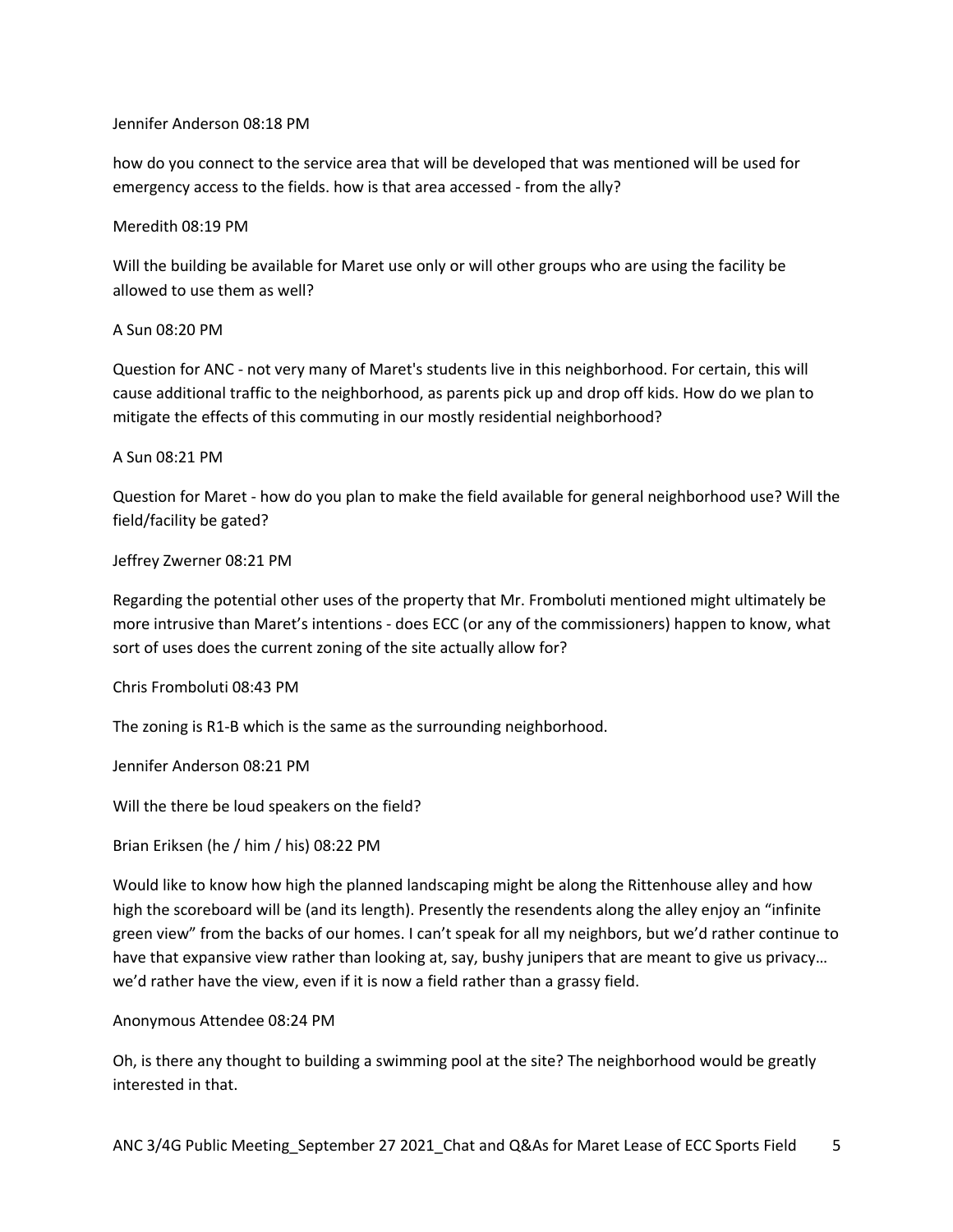#### Kevin Morison 08:26 PM

Will there be football games played on the multi-purpose field?

#### Kathy 08:27 PM

I was a Travel Soccer coach for 30 Years - This is defintely going to be a 7-day a week, year round sports complex that runs from 7am to 8pm - The notion that this is better than "other undesirable options" is a scare tactic. It is unfortunate that the space is not going to be converted to a neighborhood park.

Michael Durr 08:27 PM

Looks like a great set up for Maret. Probably so great for the neighbors. The space will be in high demand.

rebeccamaydak 08:29 PM

Same with Utah - game parking on school side only.

Dpatton 08:29 PM

On the topic of parking, what about the youth organization drivers?

Jennifer Backus 08:29 PM

As someone who has lived on Nebraska Ave for 20 years, there is plenty of parking on the street - also when the ECC was in full swing, we had the ECC staff park on Nebraska - it wasn't disruptive at all

Francisco De Oliveira 08:30 PM

Just when more than one bus gets for the games, are (two) buses fitting on the 50 spaces?

Paul Rosenbaum 08:30 PM

Maret does not have any tennis courts. At present they rent the use of UDC's 5 tennis courts for practices and matches. Would Maret consider putting in 6 tennis courts at ECC? The community would appreciate having more tennis courts available?

Anonymous Attendee 08:31 PM

It sounds like Maret thinks the parking will be enough for their games, but for the other groups that will be using the fields, do you know that there won't be more than 50 spots needed? Also, I believe there are at least two houses on the north side of Nebraska

Anonymous Attendee 08:32 PM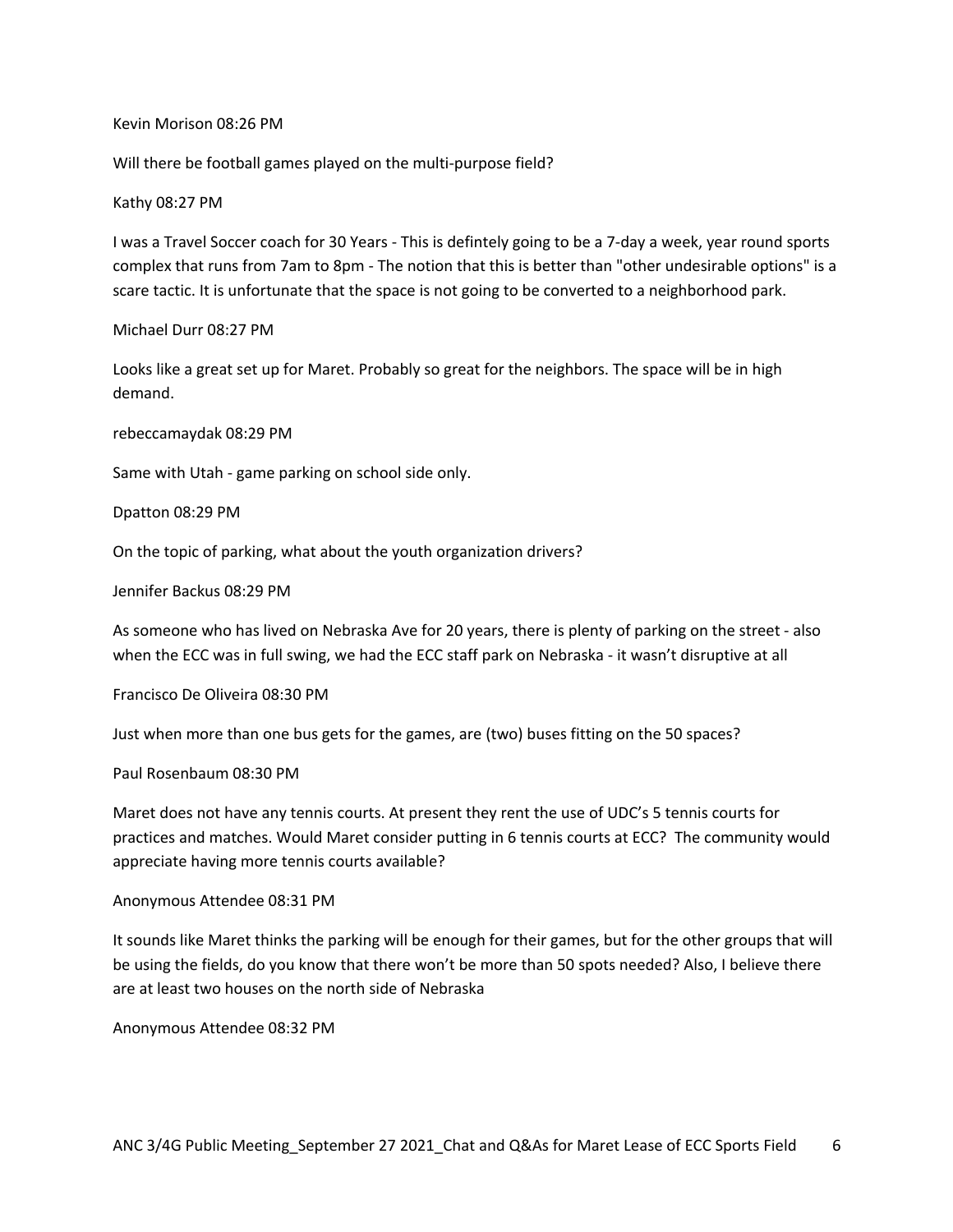1. Will the fence along Rittenhouse alley remain during the construction? 2. How close to the alley will the netting be once construction is completed and how high will the netting? 3 how high will the score board be and why won't it be on the corners like many fields?

Susan Rzemien 08:32 PM

Ditto the swimming pool question.

### Meredith 08:32 PM

You've described use by Maret and third parties on Saturdays and Sundays for the majority of the year. Can you describe any intent to limit this use to provide some relief to residents from what sounds like a seven day a week utilization? Also, this frequent use by various sports organizations seems to leave little time for the immediate community (neighbors) to use the field.

# Anonymous Attendee 08:33 PM

Sorry if I missed this, but in addition to the other leagues that will use the fields, how will this field be accessible to the general public and the surrounding neighborhood?

# Kathy 08:33 PM

Looks like the quiet neighborhood that we moved into will no longer exist after 2023? Maret may not get the crowds, but DC Soccer will.

#### Michael Durr 08:34 PM

I'm at the corner of Nebraska and Oliver with the bus stop in the front yard (which is great). We have a lot of kids waiting for the bus in the morning, when they are basically sleepy zombies. Kids taking the M4 in the afternoon are a lot louder (we don't have many now since they are all headed home). Kids from Maret or other groups heading home from practice will not be a plus. Any consideration for a bikeshare station? Would help with traffic and be a bonus for nearby residents impacted by the site.

#### Jennifer Backus 08:34 PM

We just wanted to offer our support for this project and appreciation and agreement for what Chris F just said. Our family lives directly across Nebraska Ave from new proposed gate and entrance. We are also the parents of a Maret 10th grader. As a family who has lived on Nebraska Ave for 20 years, facing the ECC, we are delighted that Maret and the ECC have signed this long term lease - preserving the green space. We also appreciate the pledge that Maret has made to work with local youth sport groups across the city to give access to the field when they aren't using. It will be great to continue hear kids playing across the street. Jenny Backus and Ed Pagano, 5841 Nebraska Ave

#### Ann Sutherland 08:34 PM

Approximately how many trees will be removed and how many will be moved? The large trees help to soak up ground water. Have you taken this into consideration in approximating water runoff/retention?

ANC 3/4G Public Meeting\_September 27 2021\_Chat and Q&As for Maret Lease of ECC Sports Field 7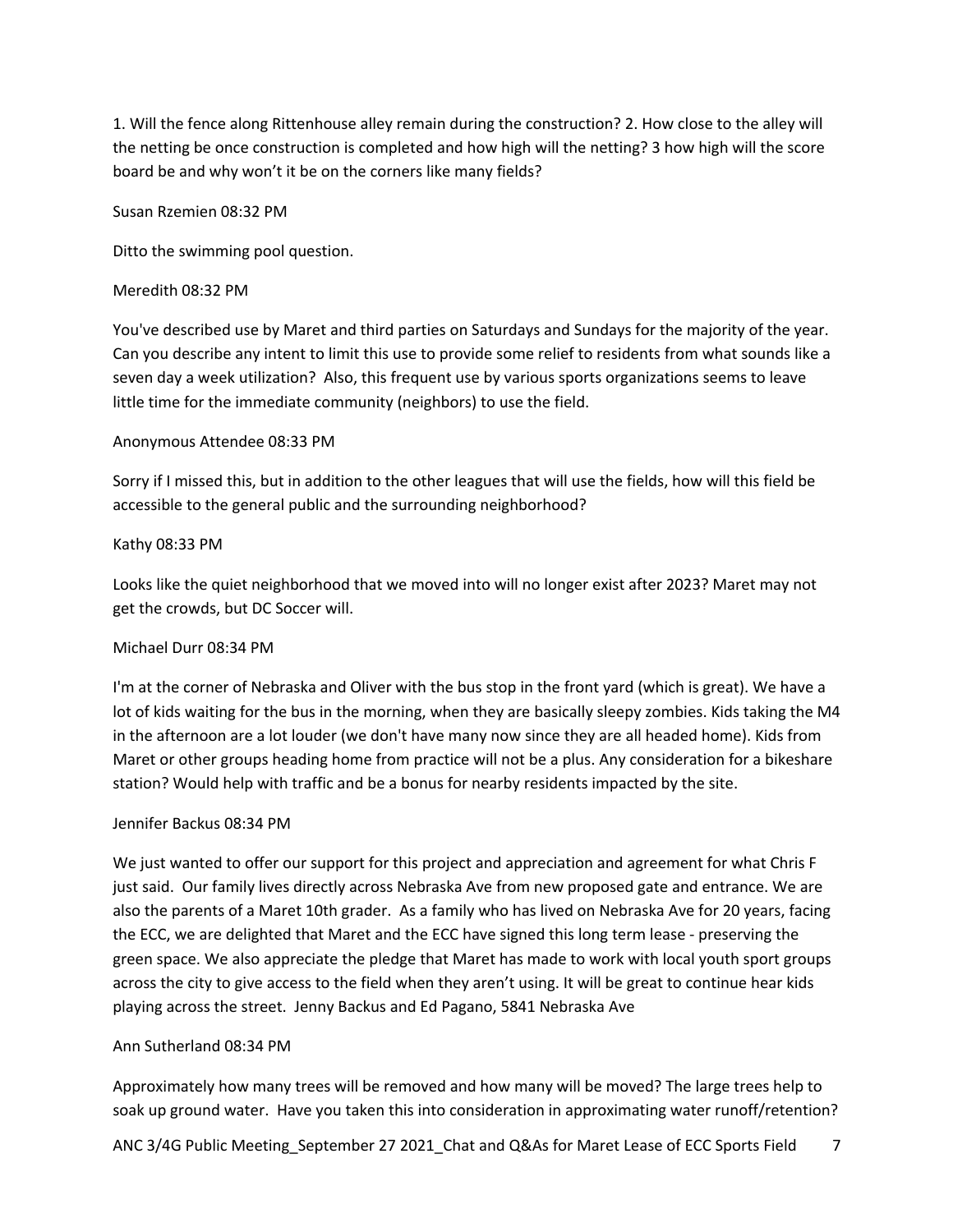# Dpatton 08:36 PM

I'm interested in the land. We have tremendous rainstorms, and artificial turf (typically) relies on a gravel-filled reservoir below grade. How will this be sized to avoid excessive discharge to the watershed? And the bio-retention again; will this be landscaped, as a rain garden (e.g. Arlington's Long Bridge Park), or simply a basin?

# Anonymous Attendee 08:37 PM

So, is the gate going to be locked during the day or will the field and parking be open all day?

Jesse 08:38 PM

Will there be restrictions on buses idling on Nebraska?

# William Leibner 08:38 PM

I am a neighborhood resident in Northampton Street and a Maret alum. Maret is unquestionably a diligent partner in the community—this plan is very thoughtful. It would be fantastic addition to our neighborhood and would be a wonderful addition to the community.

# Anonymous Attendee 08:39 PM

@Trey Holloway, but if there is a gate and it is locked, how will the community use it during the weekend?

#### Lee Schoenecker 08:41 PM

LS Lee Schoenecker, former ANC Chair and a retired urban and regional planner. With DC public schools being very overcrowded, why can Episcopal not engage the DC public schools? (FYI). In the previous ANC, the Chair, Randy Speck suggested that this site might be used for the DCPS. The community reaction was very negative. What makes any body believe that this particular proposal, once the word gets out, will not be every bit and a lot more contentious?

# Anonymous Attendee 08:41 PM

So if you say "we don't plan now" is there agreements you will commit to where you will NOT install speakers?

# Anonymous Attendee 08:42 PM

What plans do you have if the transfer of heritage trees is not successful? who maintains the trees once they are transferred?

Jeffrey Zwerner 08:43 PM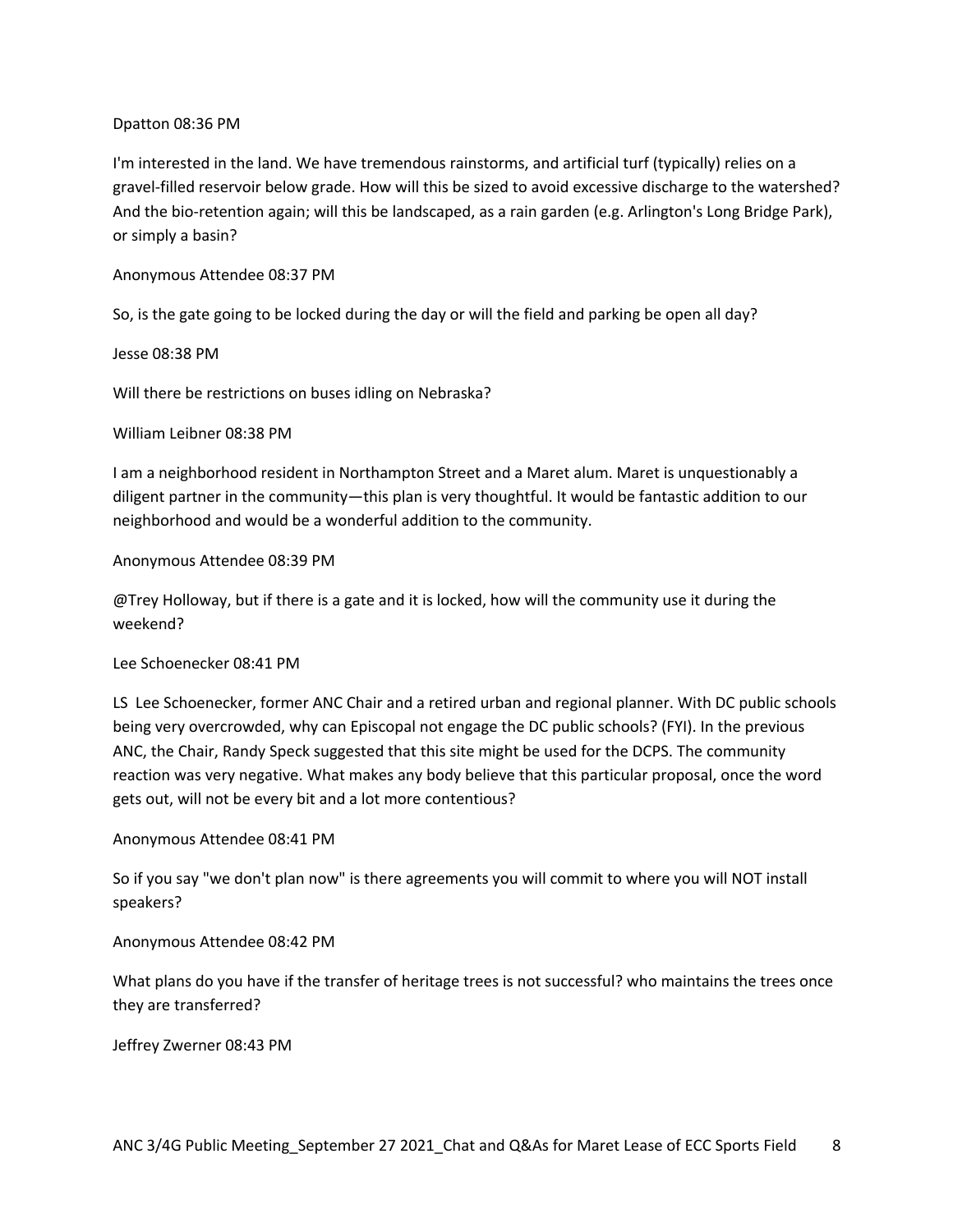Has the traffic consultant provided guidance on traffic impacts during the construction phase? Please could you describe the grading and construction equipment (type/amount) that is expected to be involved, and the expected hours of work time?

Paul Rosenbaum 08:44 PM

In mid-December it gets dark at 4:30PM. Without lights the fields would be unusable for any neighborhood exercise activities for most of the afternoon and early evening. Any thoughts about lost utility of the space?

Anonymous Attendee 08:47 PM

It is not clear how high the netting will be and will there always be a green buffer between the netting and the homeowner properties?

Will there be an additional fence? How high would the additional fence be and how will that be integrated with the vegetation?

Anonymous Attendee 08:52 PM

The issue isn't really Maret, it's about the use of the fields by other groups

kishan putta 08:54 PM

Hello. Thanks for all this information. I'm an ANC representing Hardy Middle School which needs much more afterschool hours for their growing sports programs (thanks for the hours shared already).

Q: you mentioned you won't hold on to Jelleff if you don't need it. But since So many are so desperate to use that field afterschool, Will you please be more specific? Wouldn't ECC satisfy all your needs? Would you really need more? Can't you relinquish Jelleff if/after ECC is developed? Thank you!

Kathy 08:55 PM

As a homeowner that will back up to the sports complex - I am wondering how this project will impact surrounding home values?

Anonymous Attendee 08:55 PM

One would assume that the contracts with the other entities using the fields could have restrictions that would make it tenable for the neighborhood in terms of overwhelming parking and other aspects of use. It seems that there is the control there.

Anonymous Attendee 08:58 PM

If ECC is ever sold before Maret's lease runs out, what happens to the lease?

Meredith 08:58 PM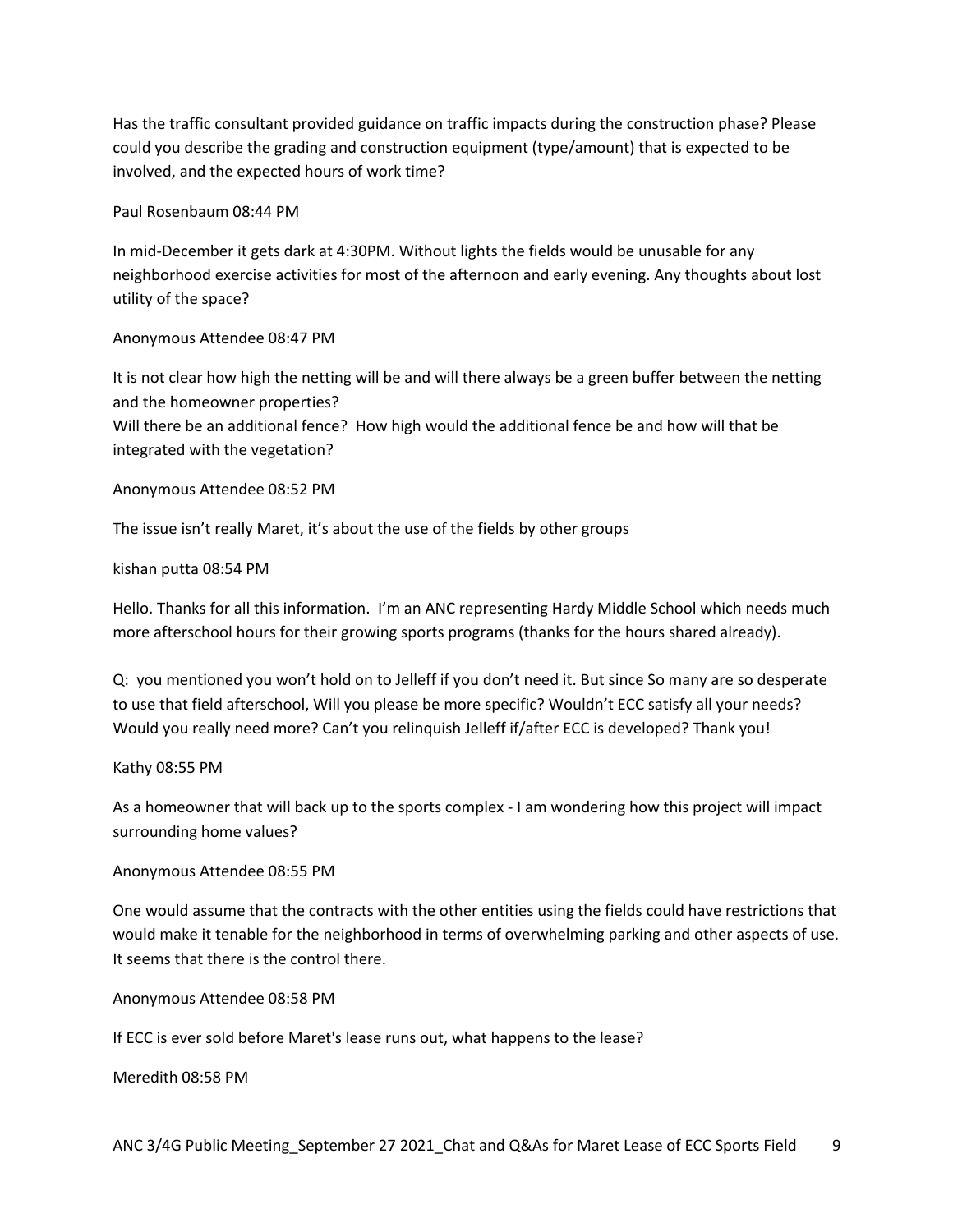Randy - I do not think my earlier question has been answered. I was not asking about the field, I was asking about use of the building. Will the building be available for Maret use only or will other groups who are using the facility be allowed to use the building as well (locker rooms, toilets, etc.)?

Anonymous Attendee 09:00 PM

The issue isn't Maret, it's the other groups that use it

Anonymous Attendee 09:02 PM

As a +10 year resident near the ECC site, this is a great opportunity to make use of a property that has gone unused and is in disrepair. They are saving trees that today are being left to rot. What a great opportunity!

Brian Eriksen (he / him / his) 09:03 PM

When answering my question about the view from the alley, Trey mentioned working with neighbors. When can we expect that engagement to begin and how do we get invited "to the table"?

Catherine Crum 09:03 PM

Will the drain water management system take into account the hydrology effect downslope towards rock creek park? The hydrology effects there is what has led to the erosion on Bingham road. We wouldn't want the drain off to dump into the neighborhood block downstream of the field.

Jan 09:04 PM

If parking is restricted on Nebraska Ave. then spectators will park on the side streets instead. I don't see this as a solution.

Anonymous Attendee 09:05 PM

@Marjo Talbott in regards to parking, have you considered putting parking underground (similar to Murch ES) and use the ground level for other facilities such as a community swimming pool or tennis courts?

Anonymous Attendee 09:05 PM

How about ANC members going to some Maret games to see how small the crowds are?

Anonymous Attendee 09:05 PM

Can you address Kathy's question on home values dropping because of backing up to this now?

Jesse 09:05 PM

How will the traffic studies be coordinated with NPS as they study whether to keep Beach Drive open or not. This could have a significant effect on current traffic patterns

ANC 3/4G Public Meeting\_September 27 2021\_Chat and Q&As for Maret Lease of ECC Sports Field 10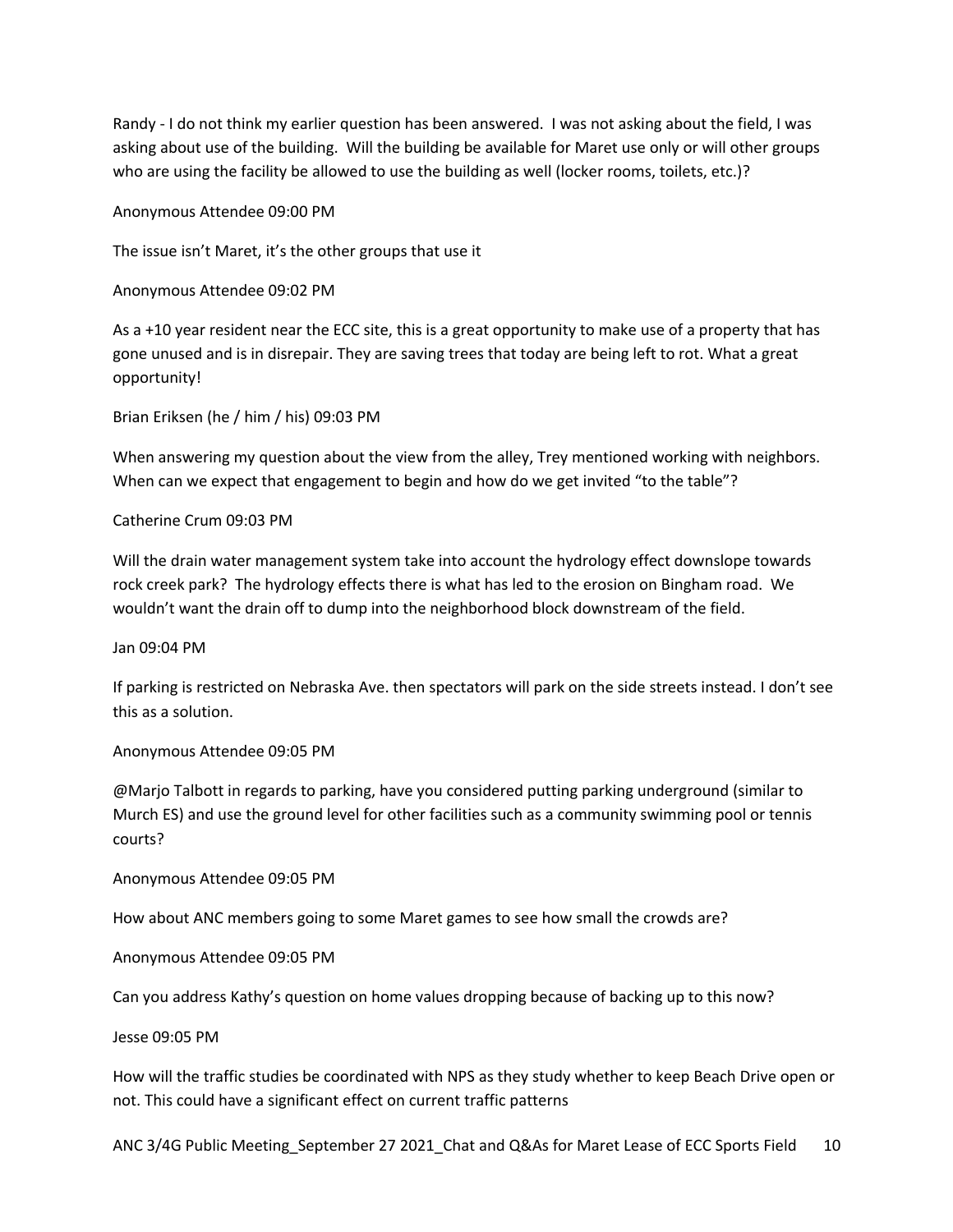Kevin Morison 09:05 PM

Can you elaborate on plans for possible summer camps/programs?

Anonymous Attendee 09:05 PM

Can you consider moving the scoreboard so that residents in the alley do not need to stare at the board

Anonymous Attendee 09:06 PM

that scoreboard right behind someone's house is ridiculous. Why can't it be near the existing buildings so that it doesn't disturb homeowners?

Anonymous Attendee 09:07 PM

Agreed that it seems to leave little time for broader community use.

Anonymous Attendee 09:07 PM

Can you put up billboards with painted sceneries so the residents on Rittenhouse don't have to look at children playing outside?

# daniel 09:09 PM

1- What's the projected buffer space length along the Rittenhouse alley to the "fence" and field? 2 since the fields are going to be open to the public, are you going to post available hours? 3- what if Stoddard or associated clubs decide to run their tournaments in this field? Who is going to stop them?

#### jerry malitz (You) 09:15 PM

besides soccer, lacrosse and football i assume the baseball field will be used for Maret Baseball and softball, is that correct? they both seem to have 6 home games each every season is that right?

#### Hope Palmer 09:17 PM

I am a neighborhood resident on the corner of Rittenhouse and 29th and a Maret alum. Maret has clearly put an enormous amount of thought and diligence into this plan to ensure a safe, fun, and community-friendly environment. I support their plan to convert this space into green sports fields to benefit Maret students, local youth soccer players, and families in our neighborhood. Thank you!

#### Jay Ingram 09:25 PM

We have lived around the corner from the ECC for over 16 years and currently have two students enrolled at Maret. We enthusiastically support the development of this space as a first-class multipurpose athletic facility for Maret programming and for other youth sports organizations in the District of Columbia.

#### Anonymous Attendee 09:27 PM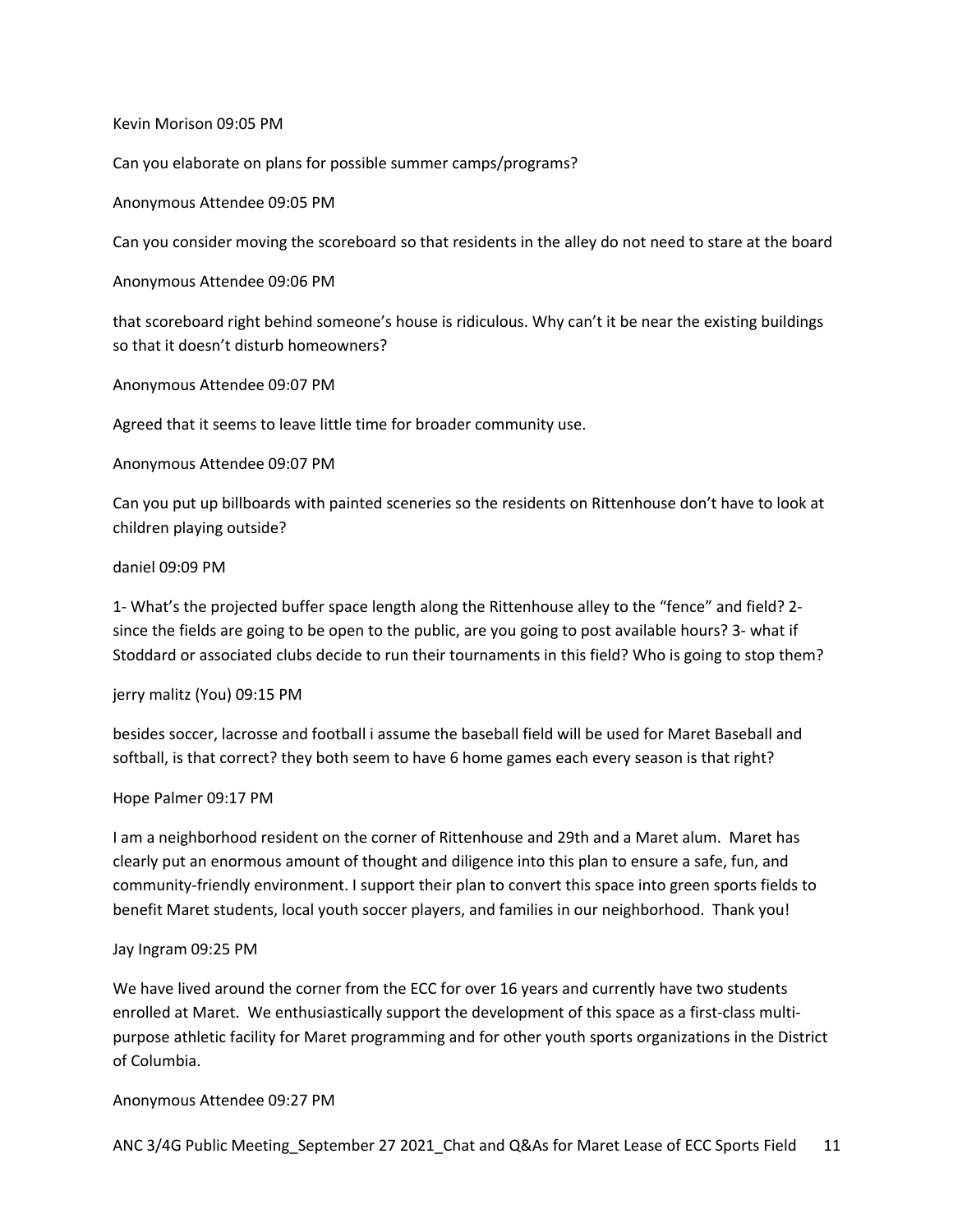The presentation slides said the lease is up to 50 years. Can you tell us what are the exact terms of the lease?

Anonymous Attendee 09:30 PM

Would suggest you have open houses with all houses that border the fields.

Brian Eriksen (he / him / his) 09:33 PM

You will go on forever without limiting this discussion. Maybe state no more questions.

Anonymous Attendee 09:35 PM

wont see children playing if looking at a huge scoreboard

Jan 09:37 PM

If you restrict parking on Nebraska Ave. wont this then create spectator parking issues on the side streets adjacent to Nebraska Ave?

Anonymous Attendee 09:37 PM

20 years with 10 year extensions, up to 50 years, is that correct?

Anonymous Attendee 09:38 PM

Very disappointing answer about unwillingness to move the scoreboard.

Luke Hartig 09:39 PM

I'm a neighbor on Rittenhouse and 28th. Thanks so much for the thorough presentation and all the details. Really appreciate you coming out and engaging the community so openly as you begin this process.

#### **CHAT LOG**

19:10:41 From Stephanie Nash to Host and Panelists:

Hello LIsa, this is Stephanie Nash at ECC. I just wanted to be sure that my name was mentioned correctly in the event I need to be brought in later as a panelist.

19:10:47 From Stephanie Nash to Host and Panelists:

Thank you.

19:11:02 From Stephen Marencic (@DCOPC) to Everyone: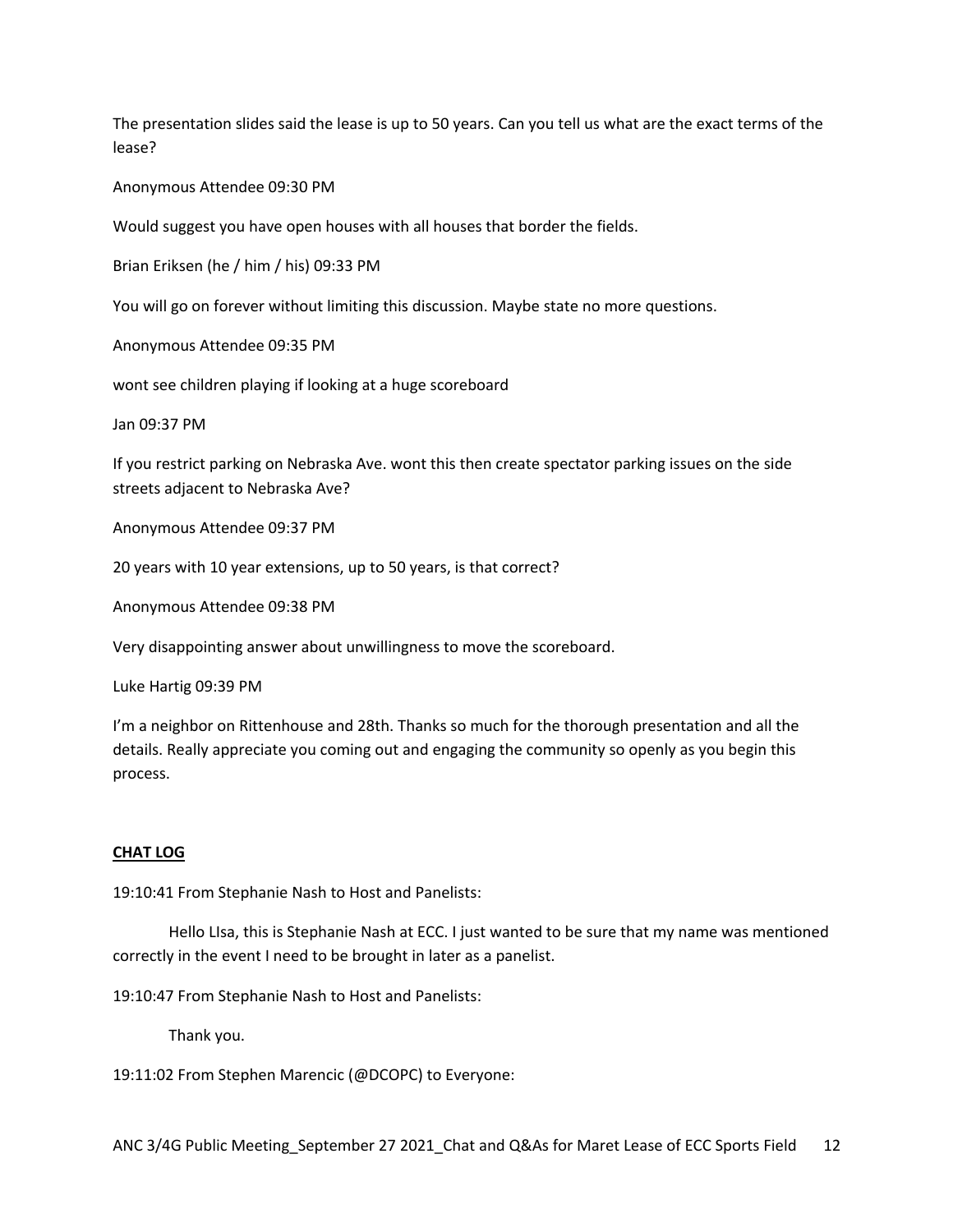Happy Fall, Everyone!

My name is Stephen Marencic with the Office of the People's Counsel. OPC is the consumer advocate for utility ratepayers in DC.

If anyone has any utility issues, please reach out to OPC at 202-727-3071 or info@opc-dc.gov

You can always reach me directly at smarencic@opc-dc.gov

Here are a few updates from our office:

-Consumer Advisory: Difficulty Contacting WGL Customer Service https://conta.cc/38C4I0A

-Register for OPC's Climate and Environmental Justice Discussion October 16, 10 am-1 pm OPCclimate.eventbrite.com

Read our latest newsletter the OPC Connection-https://conta.cc/3yf25MD

-OPC's response to the "appalling and hurtful" PSC Order on Pepco's Rate Increase https://conta.cc/3x2DM4v

-Join Our Email List for More Updates-https://tinyurl.com/dfwmwnn2

Stephen

19:11:25 From Lisa Gore, ANC 3/4G-01 to Stephanie Nash, Host and Panelists:

Hi Stephanie! Got it!

19:11:37 From Stephanie Nash to Host and Panelists:

Thanks so much!

19:13:02 From Ami Neiberger-Miller to Host and Panelists:

Ami Neiberger-Miller here supporting ECC with Stephanie Nash

19:14:04 From Stephanie Nash to Host and Panelists:

Lisa, also Ami Neiberger Miller is available to accompany me on the panel if needed. Thank you,.

19:14:45 From Lisa Gore, ANC 3/4G-01 to Stephanie Nash, Host and Panelists:

ok. Thanks!

19:15:10 From Ashby to Host and Panelists:

You don't have to add 1! Just the area code.

19:17:09 From Ashby to Host and Panelists: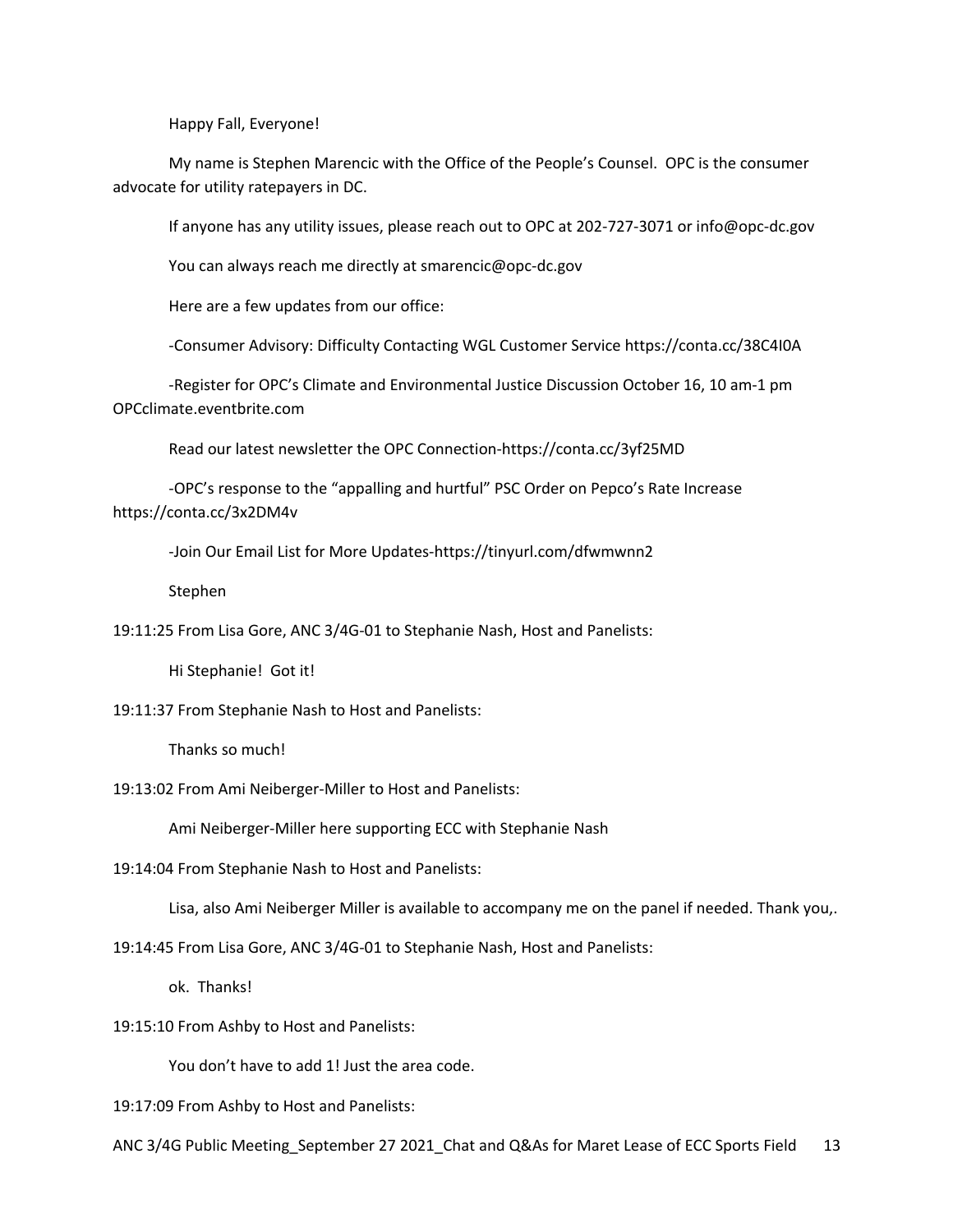+1 is the country code

19:17:26 From Ashby to Host and Panelists:

+1 is the US country code

19:19:38 From Alex Krefetz to Host and Panelists:

This is Alex from the Main Street - I would like to make a community announcement

19:19:40 From Connie Chang, ANC 3/4G-05 to Everyone:

If you aren't yet signed up for ANC emails, please do! Send an email with a subject line: add me to your email list; provide your name and address (so we know which single member district you reside in) and email to "3g@anc.dc.gov"

19:21:09 From Allen Seeber to Everyone:

Telephone numbers are 10 digits  $-$  no "1" for us; abroad, addiing "1" identifies USA

19:25:42 From Lois Hollan to Everyone:

Loishollan@comcast.net 202 413-0739 Issue: location of a more centrally located, Ward 3 high school. I'm very sorry, I do have to leave to travel now, I would like to stay and learn more about your neighborhood. Thank you for listening to me! Lois

19:26:29 From Matthew, W4 Constituent Services to Everyone:

Good evening y'all - this is Matthew from CM Lewis George's office in Ward 4. Please feel free to reach out if you need anything, have feedback or have questions. (mlandrieu@dccouncil.us | 202-286- 6311)

19:30:18 From Peter Lynch to Everyone:

Thank you for working on this, Alex

19:34:13 From Alex Krefetz to Everyone:

The Chevy Chase Main Street can be contacted at ccms@districtbridges.org

19:34:28 From rebeccamaydak to Host and Panelists:

People might not be on yet!

19:36:02 From Michele Wolin to Everyone:

Please put the link in the Chevy Chase listserv, too. Not many people will see it on this chat.

19:42:42 From Ron Eichner to Host and Panelists: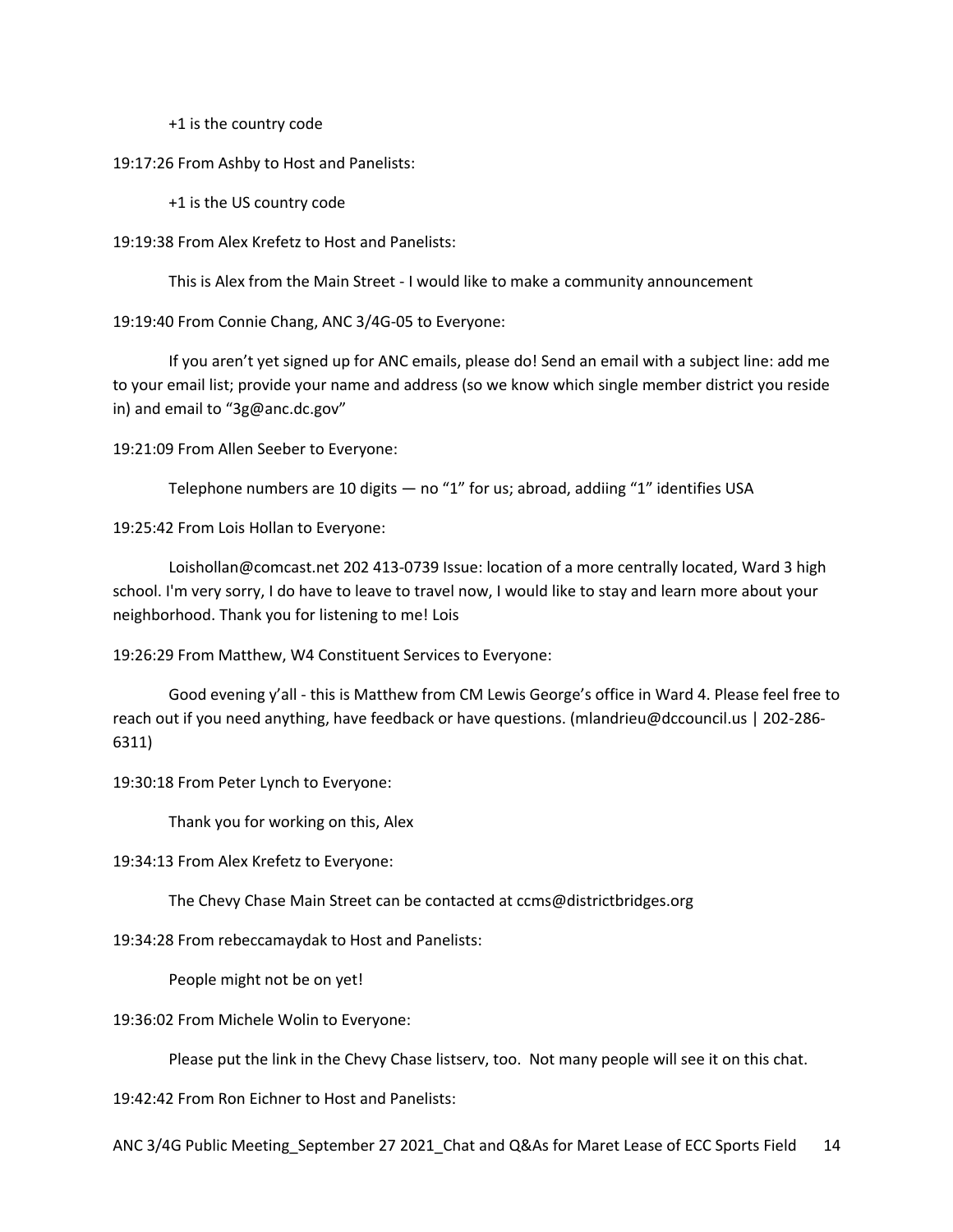charlottes by definition are interactive events with the community and the planners

19:46:40 From Trey Holloway to Everyone:

Hi Lisa. Trey Holloway and Marjo Talbott from Maret need to be promoted to presenters

19:46:50 From Marjo Talbott to Host and Panelists:

Marjo Talbott, Head o School

19:47:41 From Marjo Talbott to Host and Panelists:

Trey Holloway, Asst Head of Finance and Operations Liz Hall, Athletic Director Paul Trummond Lawyer Aakash Thaakar

19:48:48 From Connie Chang, ANC 3/4G-05 to Everyone:

All, here is the link to the Office of Planning's Draft Vision and Goals document for the Chevy Chase Small Area Plan. Please give feedback on the six themes and goals online at the same link: https://publicinput.com/P1554

19:51:14 From vadim nikitine to Host and Panelists:

this is Vadim Nikitine a trustee at Maret. Can you please elevate me?

19:51:26 From Aakash Thakkar (he/him/his) to Host and Panelists:

Please promote Vadim Nikitine, is also a Maret Trustee. Thank you!

19:59:57 From Connie Chang, ANC 3/4G-05 to Everyone:

Here is the announcement of the ANC 3/4G Information Exchange series to involve our community on topics of interest related to the Chevy Chase Small Area Plan: https://anc3g.org/agenda/announcement-info-exchange-series-re-input-on-chevy-chase-small-areaplan/. Session 2: This Thurs, Sept 30 at 7 pm, "Perspectives of High-Rise Residents." See flyer for details and Zoom and call-in info: https://anc3g.org/agenda/info-exchange-session-2-thurs-september-30- 2021-perspectives-of-high-rise-residents-in-chevy-chase-dc-with-kristina-svensson-single-mother-oftwo-teenagers-eric-spencer-single-father-of/. And, if you missed Session 1 that took place on Sept 22nd, "Small Area Plans: An Outside Expert Talks About What to Look For, Ask About & What to Avoid," with Jeff Farmer, Dev Dir, Dept of Planning & Zoning, City of Alexandria, VA, you can find the video recording, Q&As/chat here: https://anc3g.org/agenda/presentation-about-small-area-plans/

20:01:33 From David Panush (he/him) to Host and Panelists:

so no practices on the weekends

20:06:19 From Jesse to Host and Panelists: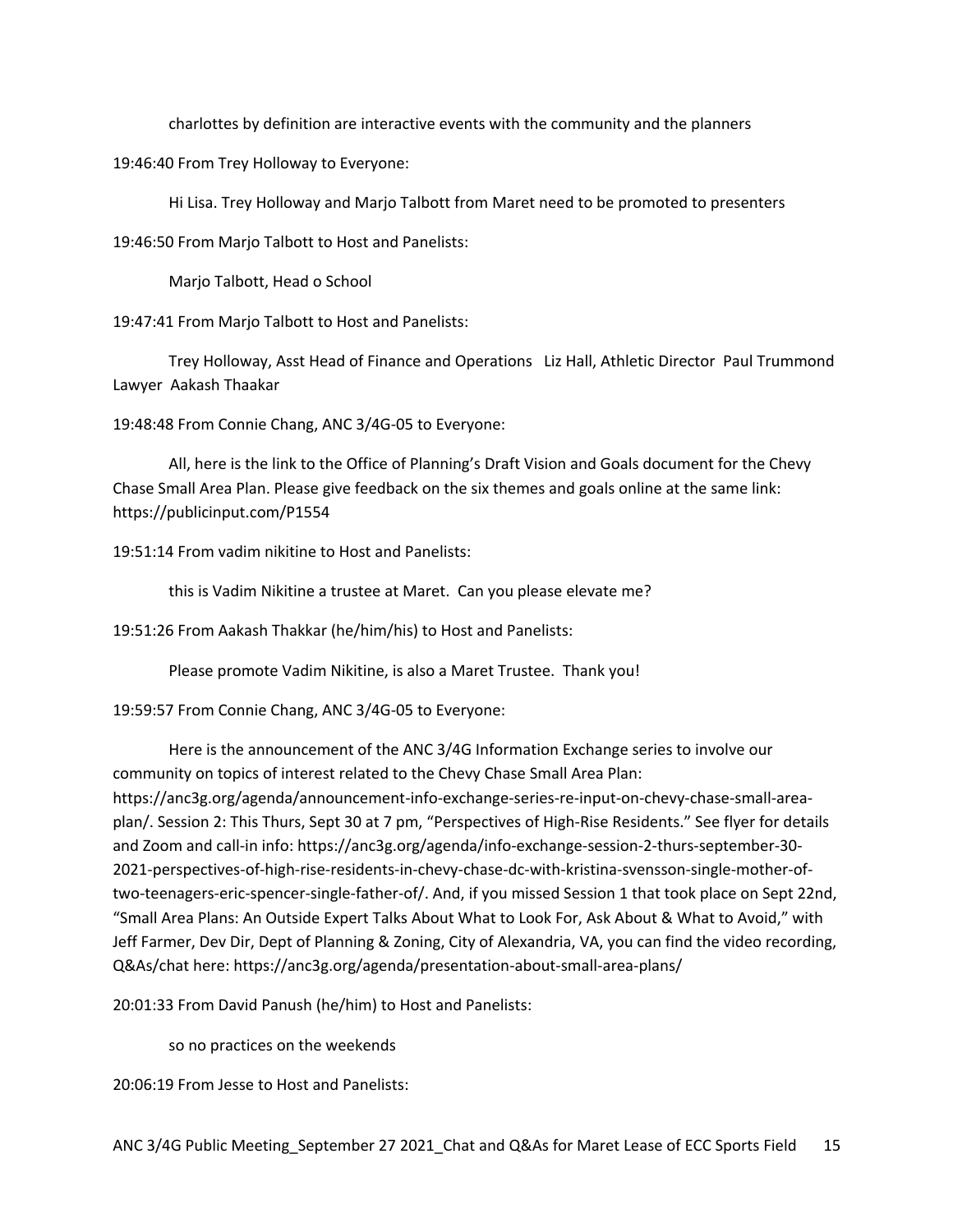I would just say that the "win-win" is only for you guys, it is not a win for those of us that live on Nebraska Ave. Those of us that have young children who live directly across from this field, that will now have additional traffic, buses and cars parking in front of our homes. I am assuming you will have traffic cops or other individuals out making sure our children who use the surrounding streets for bike riding etc will be kept safe each afternoon as buses and teenage drivers are around?

20:08:30 From Jesse to Host and Panelists:

What will access be to neighborhood children in the off times?

20:08:46 From Lavine to Host and Panelists:

Can you please address if any PA/loudspeaker system and if there will be lights on the fields? Thanks.

20:09:40 From rebeccamaydak to Host and Panelists:

So in summary, the quiet limited use field is going to be a 7-day a week, busy, noisy, high vehicular traffic area? Also when other groups/organizations use the field - Is it fee based? Who gets the fee Maret , ECC?

20:12:16 From rebeccamaydak to Host and Panelists:

Are there future expectations to increase the spectator seating? What is the high end of number of spectators could be accommodated in the future?

20:12:54 From Connie Chang, ANC 3/4G-05 to rebeccamaydak, Host and Panelists:

Becky, submit your questions to the Q&A and not the chat. I don't want Maret to miss them and I want your Qs addressed.

20:13:06 From Karin Perkins to Host and Panelists:

Could you please end the screen sharing so we can see the speakers?

20:13:07 From rebeccamaydak to Host and Panelists:

Oh sorry.

20:15:08 From Kevin Morison to Everyone:

Can you put back up the slide that shows the overall scheme/concept?

20:15:34 From Connie Chang, ANC 3/4G-05 to Jesse, Host and Panelists:

Jesse, if you have a question for Maret, please submit them in the Q&A and not the chat so that they are addressed.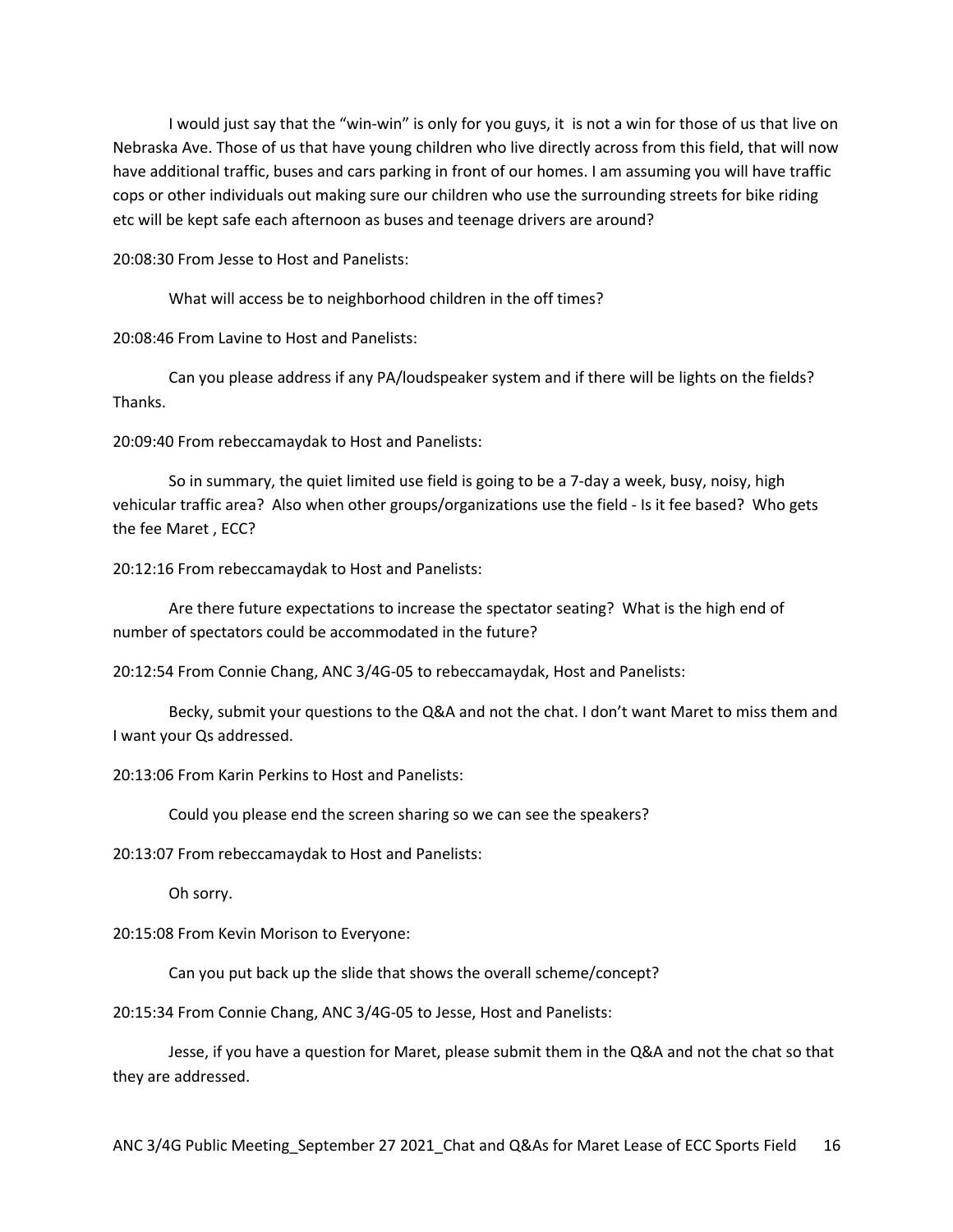20:16:38 From Jennifer Anderson to Host and Panelists:

how do you connect to the service area that will be developed that was mentioned will be used for emergency access to the fields. how is that area accessed - from the ally?

20:16:54 From Connie Chang, ANC 3/4G-05 to Lavine, Host and Panelists:

Levine, can you please put your question in the Q&A so that Maren addresses it and it doesn't get lost in the chat. Thx.

20:17:42 From Lavine to Host and Panelists:

Thanks, yes, I did add them to the Q&A. Thank you for letting me know.

20:17:42 From Connie Chang, ANC 3/4G-05 to Everyone:

All, please put your questions in the Q&A and not the chat so that it gets addressed by Maret and we can make sure it is.

20:18:15 From Jennifer Anderson to Host and Panelists:

will the there be Loud speakers on the field?

20:18:41 From Connie Chang, ANC 3/4G-05 to Jennifer Anderson, Host and Panelists:

Jennifer, please put your questions in the Q&A and not the chat so that we make sure they are addressed by Maret.

20:18:44 From A Sun to Host and Panelists:

Question for Maret - how do you plan to make the field available for general use for the neighborhood?

20:18:48 From Joel Velasco to Everyone:

https://www.maret.org/athletics/proposed-new-fields-at-ecc

20:19:27 From Connie Chang, ANC 3/4G-05 to A Sun, Host and Panelists:

Ann, put your question in the Q&A and not the chat so it gets addressed. We don't want to miss it.

20:19:58 From Jennifer Backus to Host and Panelists:

We just wanted to offer our support for this project and appreciation and agreement for what Chris F just said. Our family lives directly across the street on Nebraska Ave from the new proposed entrance. We also have a 10th grader from Maret. As someone whose property faces the ECC, we are delighted that Maret and ECC have signed this long term lease - preserving the green space We also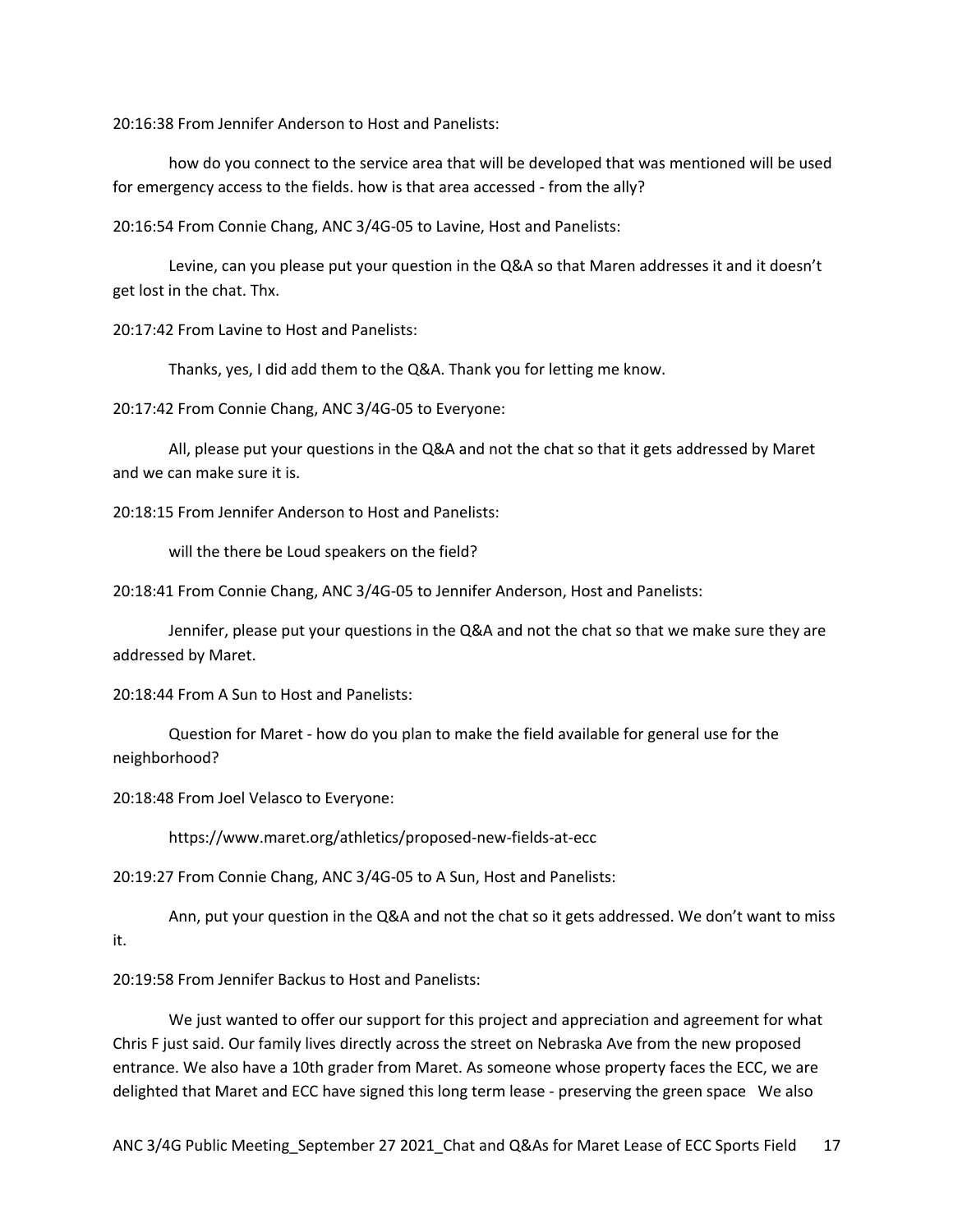appreciate the pledge by Maret to work with local sports youth groups across the city to give access to the field when they aren't using it

20:20:17 From Jennifer Backus to Host and Panelists:

10th grader at Maret

20:21:43 From J Smith to Everyone:

The original lease never said 19 years.

20:27:20 From Jennifer Backus to Host and Panelists:

As someone who lives on Nebraska Ave, there is plenty of parking on Nebraska Ave - also when the ECC was in session - we had the staff parking on Nebraska Ave - and it wasn't disruptive

20:29:45 From Ashby to Host and Panelists:

Was the traffic study done during covid when traffic was dramatically reduced?

20:31:46 From Ashby to Host and Panelists:

The Frogs are city ranked!

20:32:06 From daniel to Host and Panelists:

Can we stop with the inside jokes and answer the questions being asked?

20:32:40 From Gary Thompson to Everyone:

I live near the ECC, 30 yrs., former ANC rep for this area I think it's great, welcome Moray to the field there! It'll be fun to see some activity on the field.

20:34:12 From Carlos to Host and Panelists:

Parent attendees are a huge part of traffic so saying that you will address the parking situation by busing the players in does not address the parking usage and traffic that parent attendees will add to the area

20:58:48 From Antoine Williams to Host and Panelists:

DC Dynasty is a non-profit youth baseball organization with about 65% of our kids from DC public and charter schools and Maret has never charged us a fee for use of the field. Previously, we have only used the field strictly for practices where most parents drop and go.

20:59:58 From Connie Chang, ANC 3/4G-05 to Antoine Williams, Host and Panelists:

Thank you Antoine.